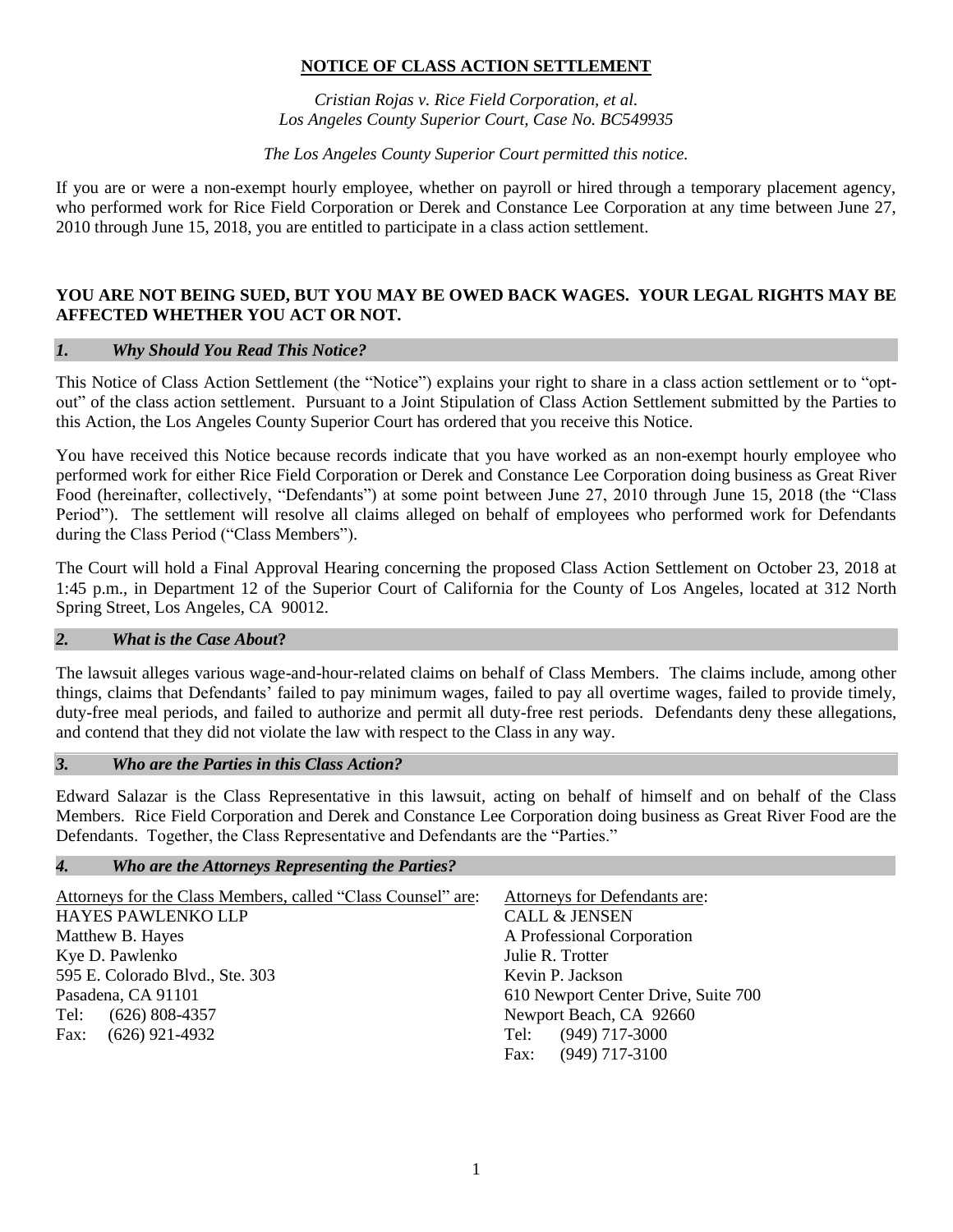### *5. Background of Settlement.*

The Parties and their attorneys have conducted extensive investigations of the facts and law during the litigation of this longstanding case, have undertaken extensive law and motion practice, including contested class certification briefing, have engaged in substantial formal and informal discovery and negotiations, and have extensively reviewed and analyzed records of the Class, among other things. The Parties and their attorneys have thoroughly analyzed the applicable law as it relates to Class Representative's allegations, the defenses thereto, and the damages claimed by Class Representative. There has been no determination by any court, administrative agency, or other tribunal as to the truth or validity of the factual or legal allegations made against Defendants in the Action.

Class Counsel has diligently pursued an investigation of Class Representative's claims against Defendants. Based on the forgoing data, and on their own independent investigation and evaluation, Class Counsel is of the opinion that settlement with Defendants for the consideration and on the terms set forth in the settlement is fair, reasonable, and adequate, and is in the best interest of the Class Members in light of all known facts and circumstances, including the risk of additional delay and uncertainty associated with litigation. In addition to the above, Class Counsel has weighed the monetary benefit under the settlement to the Class Members against the expenses and length of continued proceedings that would be necessary to prosecute the case against Defendants through trial and possible appeals.

Thus, Class Representative and Class Counsel engaged in extensive arm's length negotiations with Defendants and their attorneys. The negotiations led to the proposed settlement. Class Representative and Class Counsel believe that the proposed settlement is fair, reasonable, and adequate, and in the best interests of the Class Members.

Defendants specifically and generally deny any and all liability or wrongdoing of any sort with regard to any of the claims alleged, make no concessions or admissions of liability of any sort, and contend that for any purpose other than settlement, the case is not appropriate for class action treatment. Neither the Parties' Stipulation of Settlement, nor any document referred to in it, nor any actions taken pursuant to the Stipulation of Settlement, is or should be construed as an admission by Defendants of any fault, wrongdoing, or liability whatsoever. There has been no determination by any court as to the merits of the claims asserted by Class Representative against Defendants. Nonetheless, Defendants have concluded that further defense of the claims would be protracted, distracting, and expensive, and that it is desirable that the case be fully and finally settled in the manner and upon the terms and conditions set forth in the Stipulation of Settlement. Defendants have also taken into account the uncertainty and risks inherent in any litigation. Defendants have therefore determined that it is desirable and beneficial to it to settle the case in the manner and upon the terms and conditions set forth in the Stipulation of Settlement.

#### *6. The Proposed Settlement.*

Without admitting any wrongdoing, Defendants have agreed to pay a gross settlement amount of \$290,000.00 to resolve the lawsuit, which includes payment of: all expenses and fees of the Settlement Administrator to administer the Settlement (not to exceed \$20,000.00 and estimated to be \$11,000.00); recovery by Settlement Class Members; a Service Payment to Plaintiff (not to exceed \$3,000.00); and court-approved Class Counsel's attorneys' fees (not to exceed \$96,666.66) and litigation costs (estimated to be approximately \$13,500.00).

The following is only a summary of the Class Action Settlement provisions. The specific and complete terms of the proposed Settlement are stated in the Joint Stipulation of Class Action Settlement, a copy of which is on file with the Court and the Settlement Administrator.

Class Members will be awarded a pro rata portion of the net settlement fund based on the following weighted point system for weeks worked during the Class Period (1) two points will be earned for each work week from June 27, 2010 through September 18, 2014; and (2) one point will be earned for each work week from September 19, 2014 through June 15, 2018. Class Members who no longer are employed by Defendants as of the end of the Class Period shall be awarded an additional point.

The Parties recognize that the settlement payments to be paid to Class Members reflect settlement of a dispute over claimed wages, penalties, and interest. Except for the Class Representative Service Payment described above, all settlement payments to Class Members will be allocated as follows: twenty percent (20%) of the payments to Class Members shall be classified as unpaid wages, reported on a Form W-2 and subject to tax withholdings, and eighty percent (80%) of the payments to Class Members shall be classified as interest and penalties, reported on a Form 1099 and not subject to tax withholdings.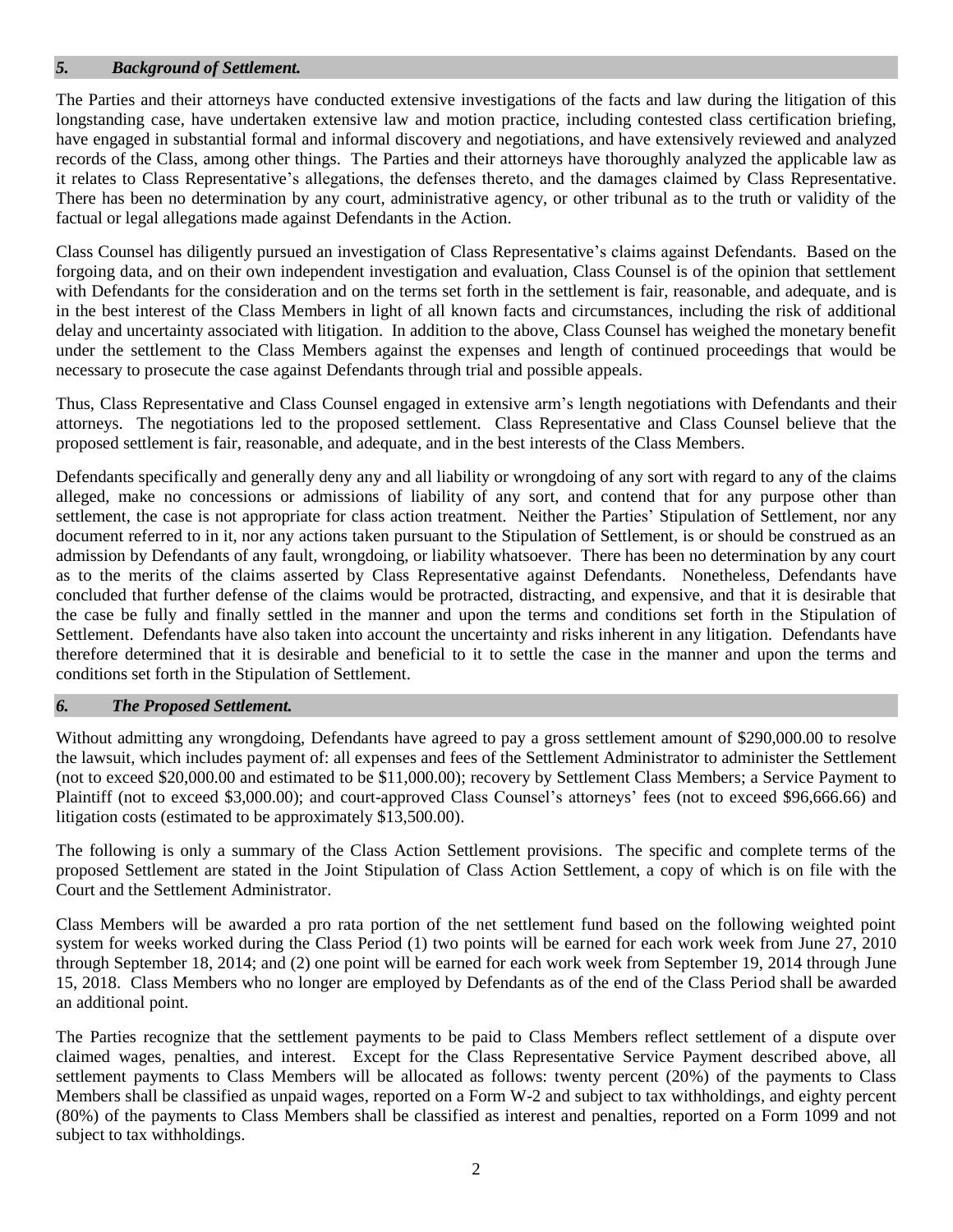Class Members will be responsible for paying all other local, state, and federal taxes due on their settlement payments. The Settlement Administrator shall make appropriate tax deductions and withholdings from each settlement payment allocated as unpaid wages, and pay the employer portion of the taxes and withholdings from non-settlement funds. Other than as set forth above, the Settlement Administrator will not make any deductions, withholdings, or additional payments, including, without limitation, medical or other insurance payments or premiums, employee 401(k) contributions or matching employer contributions, wage garnishments to the extent permitted by law, or charity withholdings, from or with respect to the payments to Class Members, and entry of the Order of Final Approval by the Court shall be deemed authority not to make any such deductions, withholdings, or additional payments.

Binding Effect and Release of Claims: Upon Defendants' payment in full of all amounts required under the Settlement, each Class Member who does not opt out of the case shall be deemed to have fully, finally, and forever released the Defendants from all claims alleged in the lawsuit and all claims that could have been alleged based on the factual allegations asserted in the lawsuit that accrued or accrue between June 27, 2010 and June 15, 2018.

# *7. What are My Rights? How Will My Rights Be Affected?*

## **A. Receiving Your Share of the Settlement Proceeds:**

Unless you opt out, you will automatically recover your settlement payment, and do not need to submit a claim form in order to be paid.

# **IF YOU ARE CURRENTLY EMPLOYED BY DEFENDANTS, YOUR PARTICIPATION IN THE SETTLEMENT WILL NOT AFFECT YOUR EMPLOYMENT.**

# **B. To Request Exclusion from, or Opt Out of, the Class Action and Settlement**

You may request exclusion from, or opt out of, the case and the settlement if you comply with the following opt-out procedures: to opt out, you must submit a signed Opt-Out Form to the Settlement Administrator **that is signed and postmarked no later than September 10, 2018, and received by the Settlement Administrator. Members of the Settlement Class who elect to opt out of the Settlement will not receive any monetary payment under the Settlement, nor will they be considered to have released their claims against Defendants.** The Judgment following final approval by the Court will not bind Class Members who timely complete and submit an Opt-Out Form to the Settlement Administrator.

## **C. To Object to Class Action Settlement**

Any Class Member who does not opt out of the Settlement, but nonetheless desires to object to the proposed Settlement, will have forty-five (45) calendar days from the date of mailing this Notice within which to file an objection to the settlement. Only Class Members who have not submitted an Opt-Out Form may object to the Settlement. To object, a Class Member must provide written notice of his or her objection to the Settlement Administrator and of any intent to appear at the Final Approval Hearing.

Any member of the settlement class, including those who failed to timely submit an Opt-Out Form, who fails to make and serve his or her written objections and/or notice of intention to appear within the time and in the manner provided above will be deemed to have waived such objections, and will be foreclosed from making any objections (by appeal or otherwise) to the proposed settlement.

If the settlement is approved notwithstanding any objections, you will receive compensation, and will be forever barred from asserting any of the Released Claims described above.

# *8. How Will The Attorneys for the Class and Class Representative be Paid?*

Class Counsel will ask for \$96,666.66 in attorneys' fees, as well as actual litigation costs incurred, estimated to be approximately \$13,500.00, to be paid from the gross settlement fund. The actual amount to be paid for these fees and costs will be determined by the Court.

If approved by the Court, a Service Payment for the Class Representative of an amount up to \$3,000.00 will be paid from the gross settlement fund to compensate him for his services that resulted in the settlement.